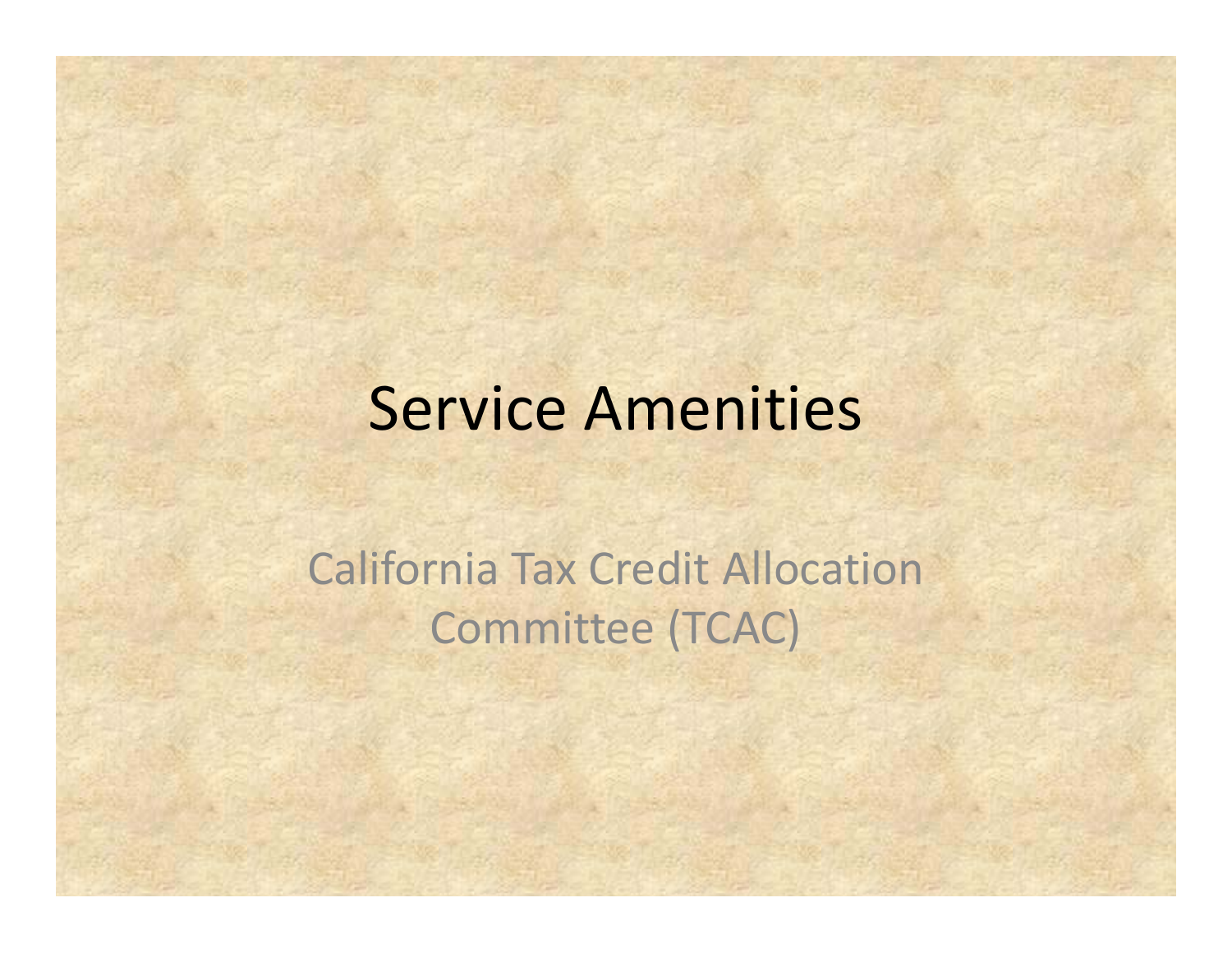# **Overview**

- Regulations
- Application Components ¾Evidence of services to be provided ¾Services sources and uses budget ¾Position Descriptions ¾Service provider experience chart ¾Evidence of space for services  $\bullet$ Q&A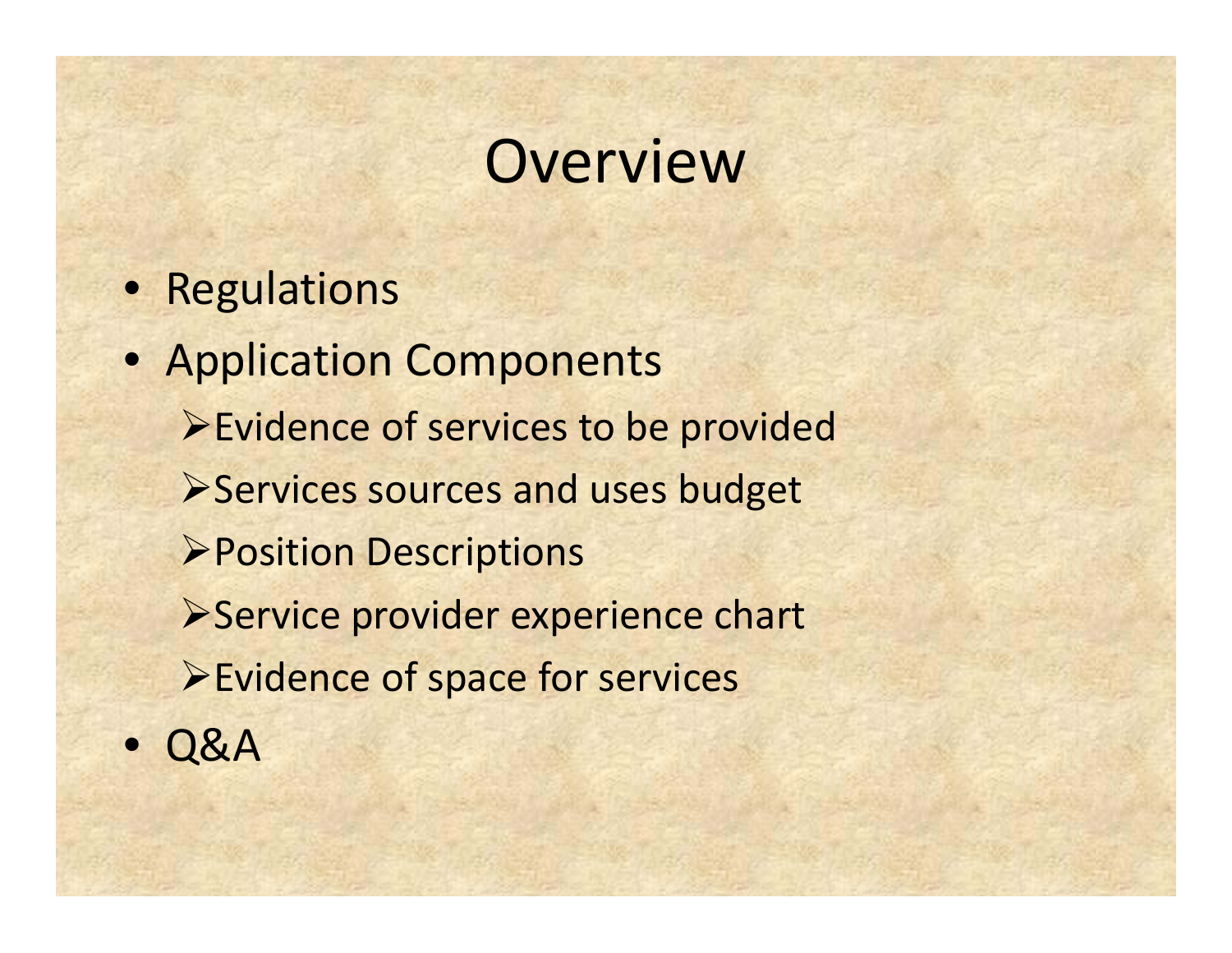### Service Amenities Regulations Section 10325(c)(5)(B)

Objective: Reward projects that provide high‐ quality services designed to improve quality of life for tenants.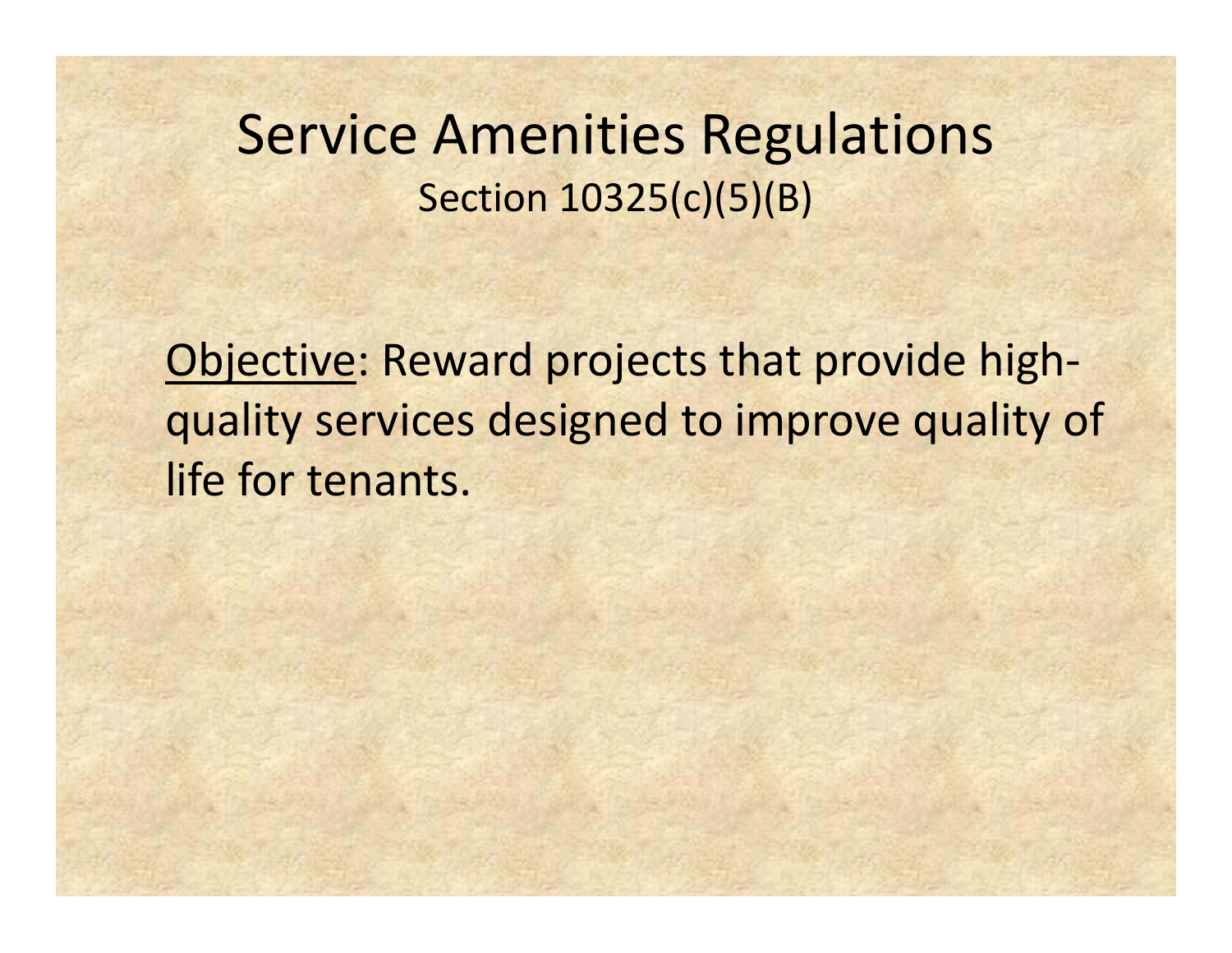## Space Requirements

- Space for service amenities must be available when development is placed in service.
- Space must be located inside the project and provide sufficient square footage, accessibility and privacy to accommodate the proposed services. (New)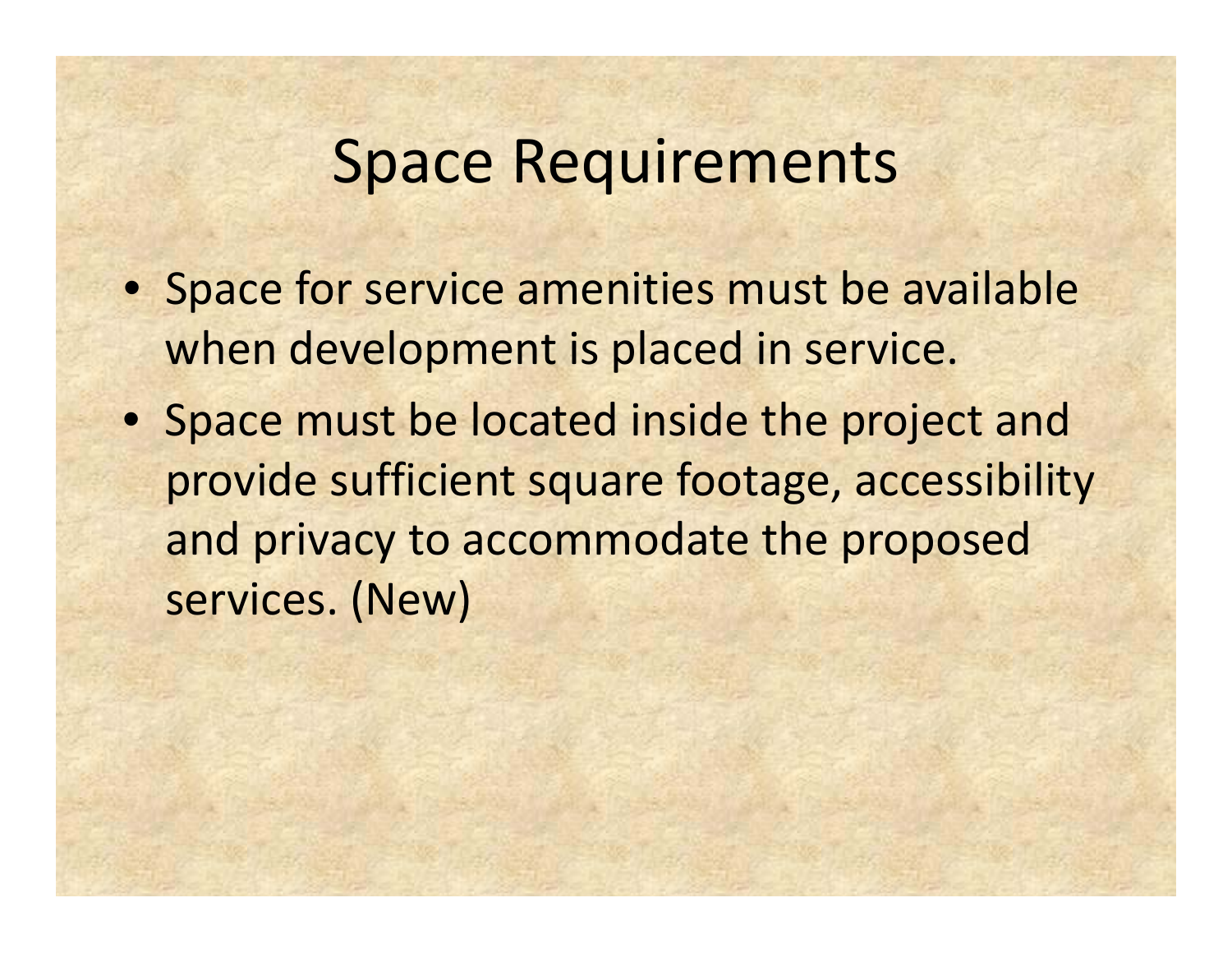# Timing

- Amenities must be available within 6 months of project's placed in service date
- Services must be committed for <sup>a</sup> period of 10 years.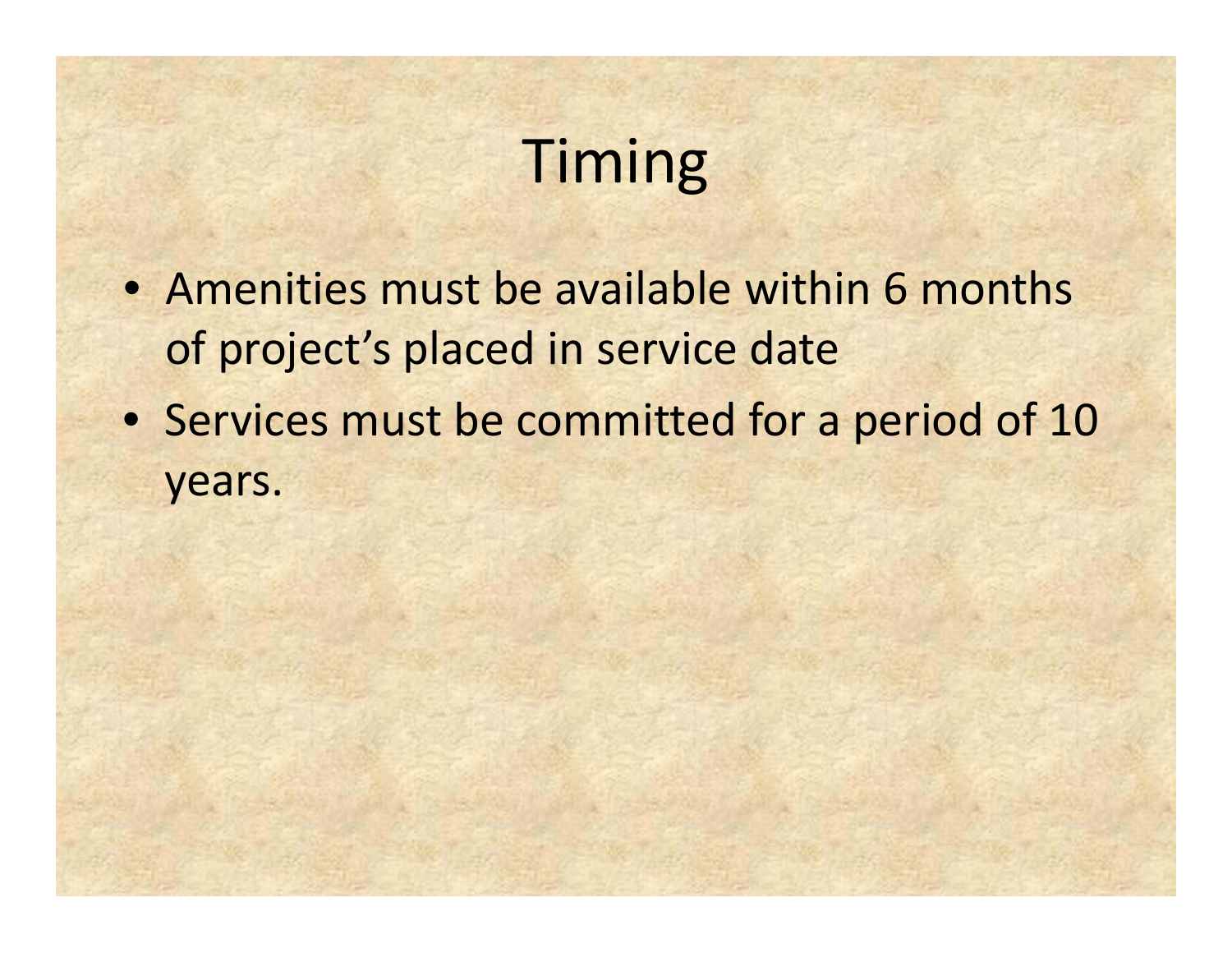# Accessibility

#### Services must be:

- Regular and ongoing
- Provided to tenants free of charge
- Provided on-site
- May provide off-site services if located 1/2 mile from the development, with written agreement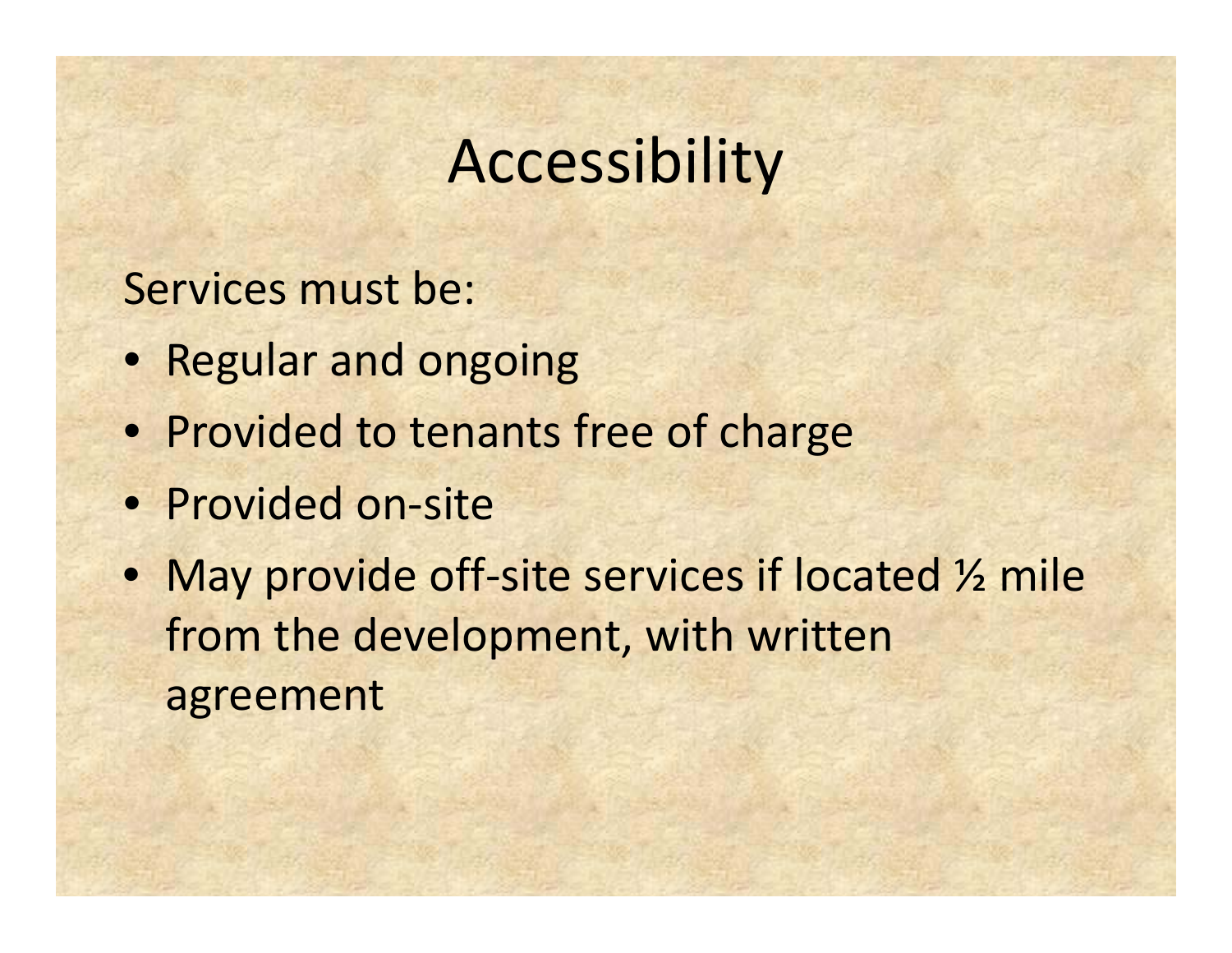## Service Provider Experience

- Organizations providing services for which the project is claiming points must have 24 months of experience providing services to one of the target populations to be served by the project (NEW)
- Experience of individuals may not substitute for experience of organizations (NEW)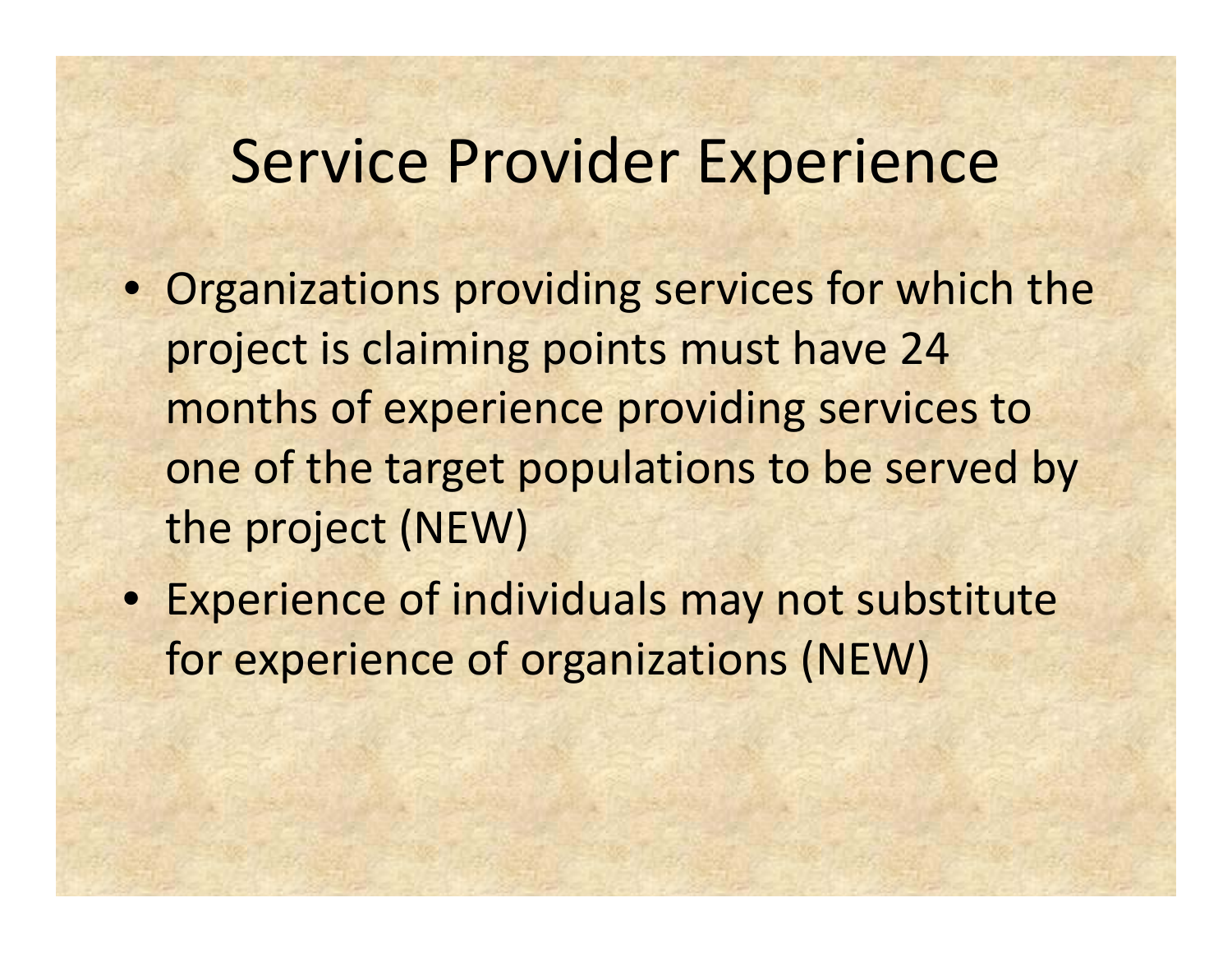# Points

Maximum of 10 points:

- 1. Service Coordinator: Minimum ratio of 1 FTE to 600 bedrooms (5 points)
- 2. Case Manager: Minimum staffing ratio of 1 FTE to 100 bedrooms (5 points)
- 3. Other Services Specialist: Minimum ratio of 1 FTE to 600 bedrooms (5 points) Each position has specific required responsibilities, but not limited to those listed.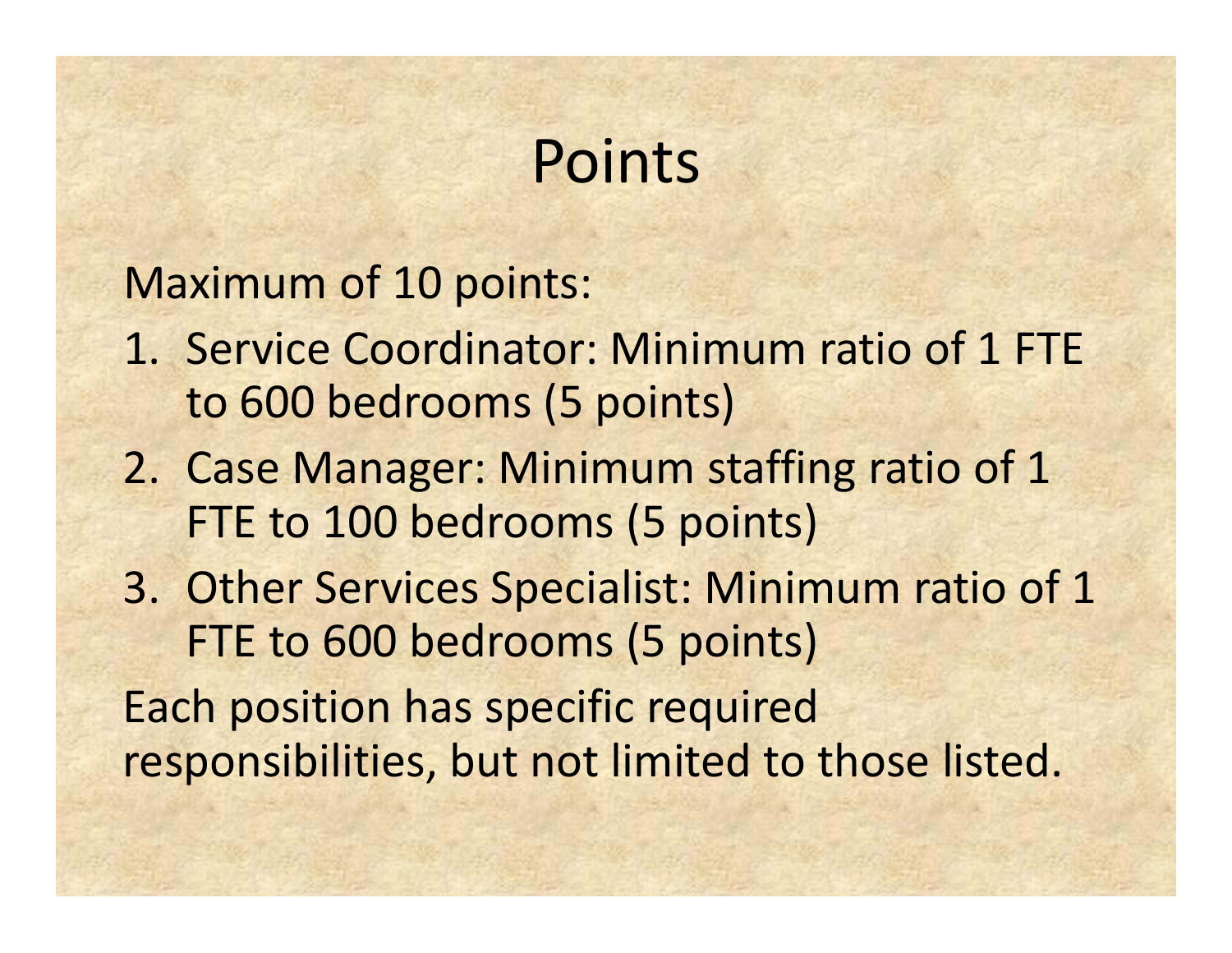## Calculating Staffing Ratios

**Service Coordinator and Services Specialist (#1 and #3)**

- 1.0 FTE = 2080 hours per year (52 wks x 40 hrs/wk)
- 600 bedrooms <sup>=</sup> 1 FTE <sup>=</sup> 2080 hrs/yr
- 1 bedroom <sup>=</sup> 1/600 FTE (0.0017) <sup>=</sup> 3.47 hrs/yr
- No. of bedrooms in project <sup>x</sup> 0.0017 <sup>=</sup> Required FTE
- FTE x 2080 hours <sup>=</sup> No. of hours per year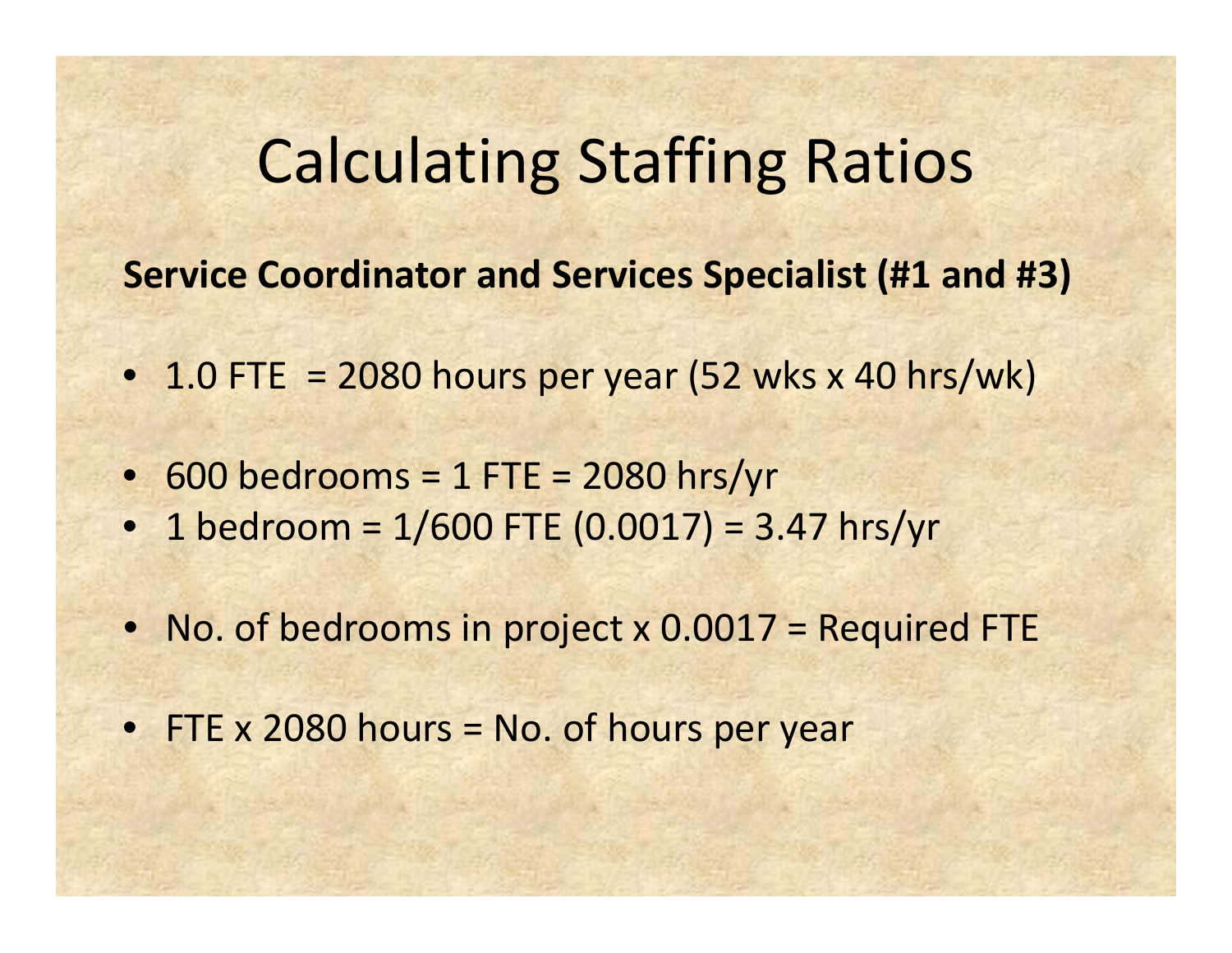## Service Coordinator Staffing Ratios: Examples

Project with 450 bedrooms

• 450 <sup>x</sup> 0.0017 <sup>=</sup> 0.76 FTE <sup>=</sup> 1,581 hrs/yr

Project with 320 bedrooms

• 320 <sup>x</sup> 0.0017 <sup>=</sup> 0.54 FTE <sup>=</sup> 1,123 hrs/yr

Project with 130 bedrooms

• 130 <sup>x</sup> 0.0017 <sup>=</sup> 0.22 FTE <sup>=</sup> 458 hrs/yr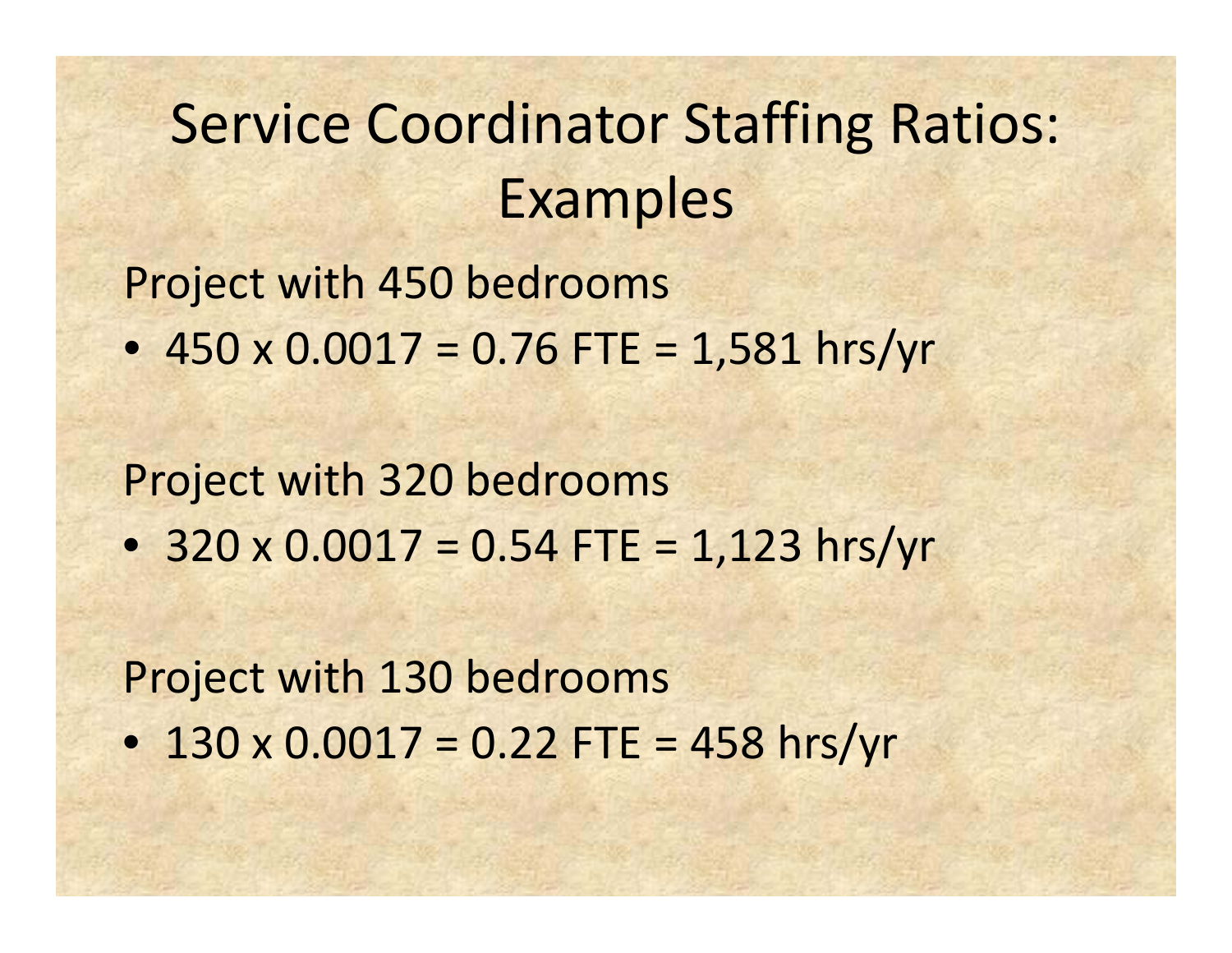# Calculating Staffing Ratios (cont)

#### **Case Manager (#2)**

- 100 bedrooms <sup>=</sup> 1 FTE <sup>=</sup> 2080 hrs/yr
- 1 bedroom <sup>=</sup> 1/100 FTE (0.01) <sup>=</sup> 20.8 hrs/yr

• No. of bedrooms in project x 0.01 = Required FTE

• FTE x 2080 hours <sup>=</sup> No. of hours per year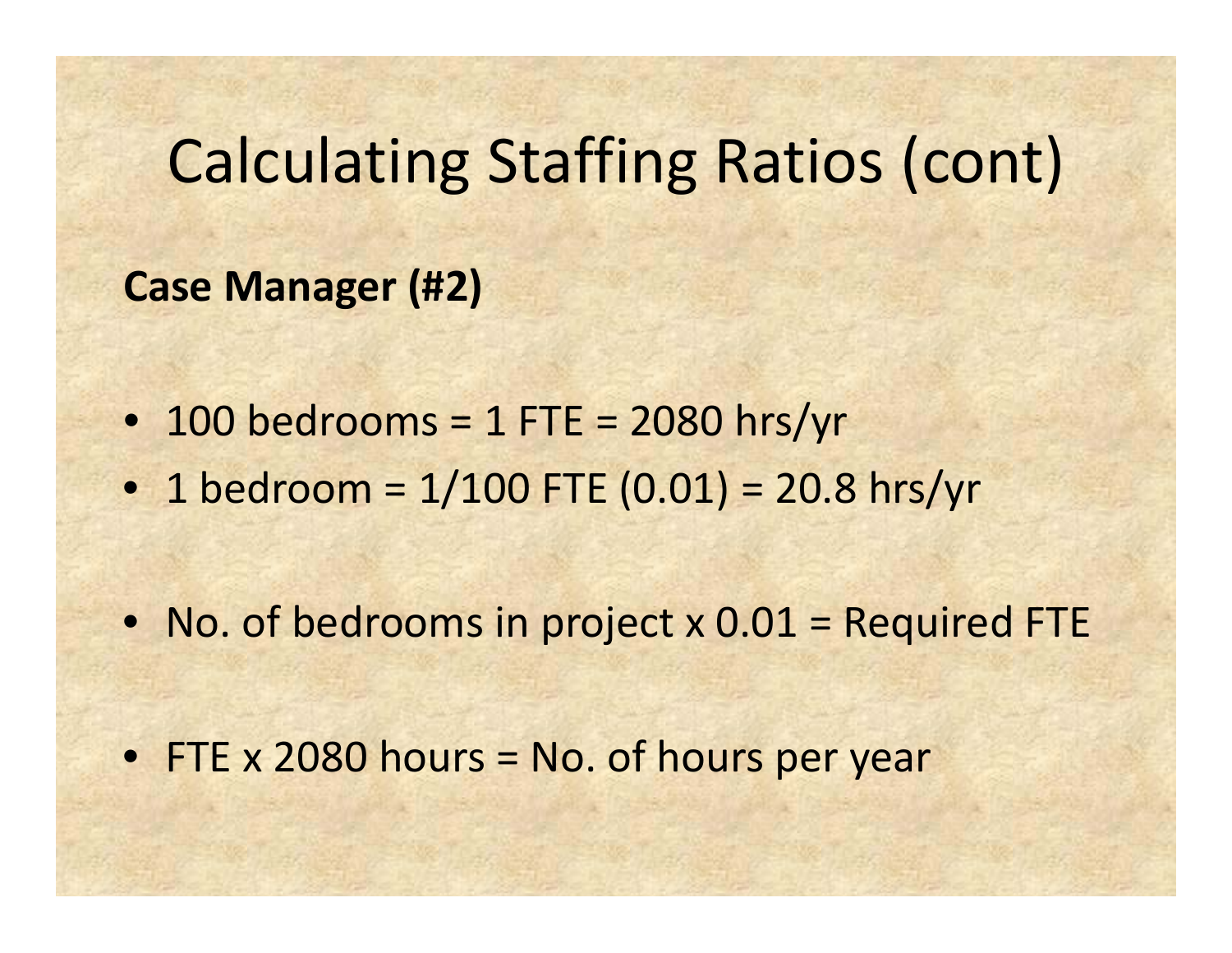# Points (Continued)

- 4. Adult Educational Classes: 60 hours per year (30 for 20 units or less) – 5 points
- 5. Health and Wellness or Skill‐Building Classes: 60 hours per year (30 for 20 units or less) – 5 points
- $\bullet$  May receive 10 points for providing 120 hours of #4 or #5.
- This does not apply to any of the other categories of points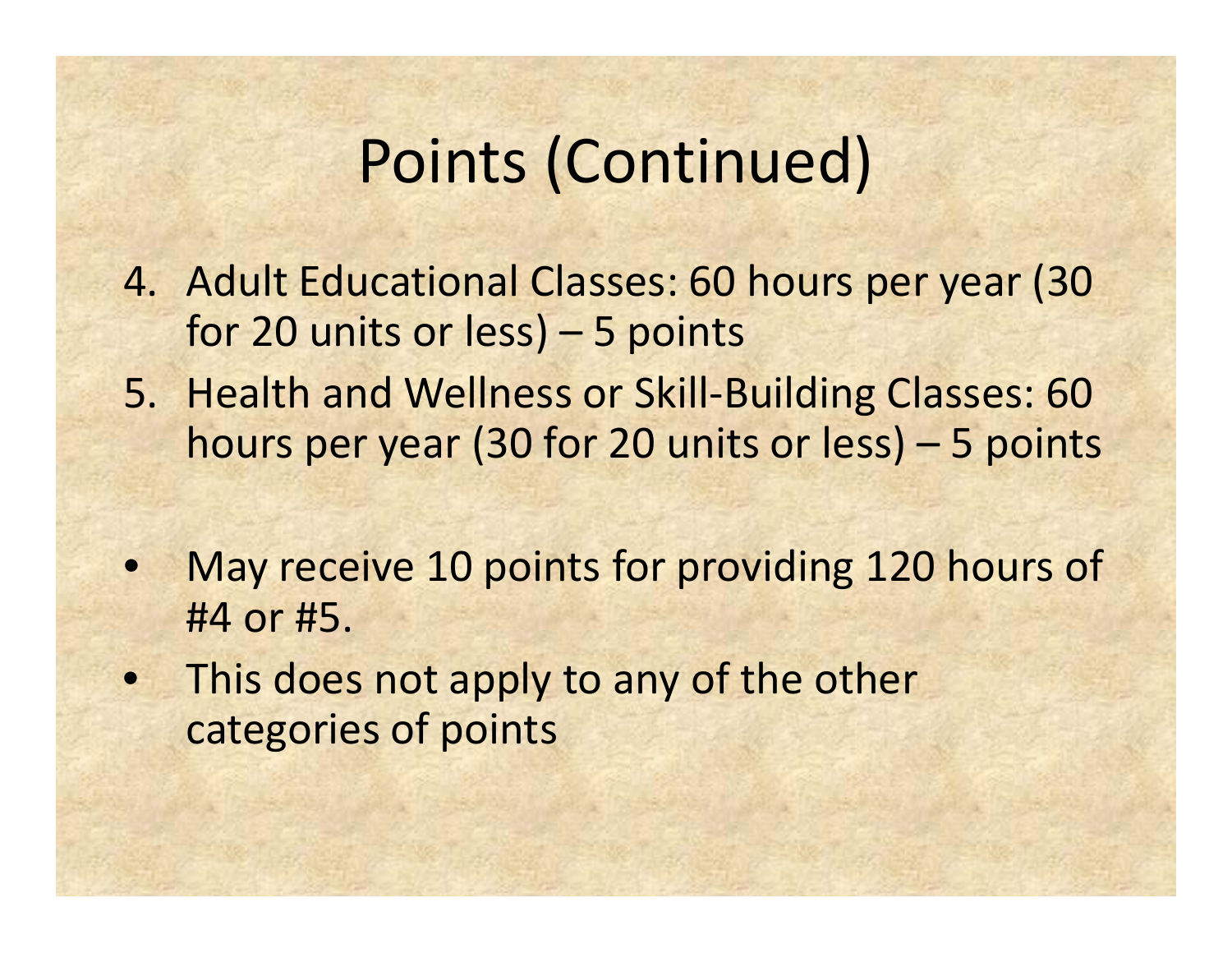# Points (Continued)

- 6. Health Services provided by licensed organization or individual – 5 points
- 7. Behavioral Health Services provide by licensed organization or individual – 5 points
- 8. Licensed Child Care: 20 hours per week, M‐F. 5 points
- 9. After school program: 10 hours per week, M‐F, during school year – 5 points

Items 8 and 9 only for large family projects or projects with 50% family units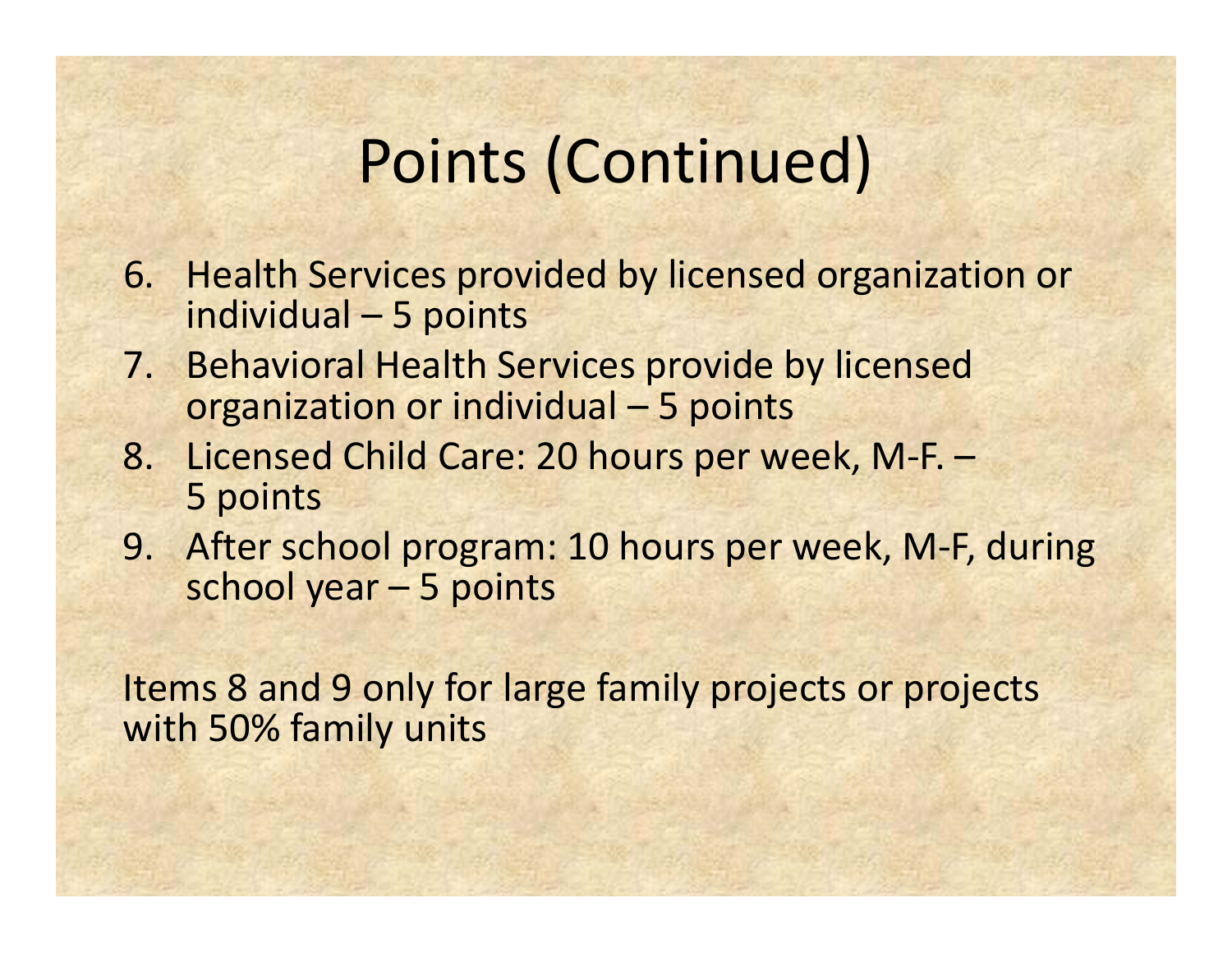## Points (Continued)

All categories are mutually exclusive. One proposed service may not receive points under two different categories.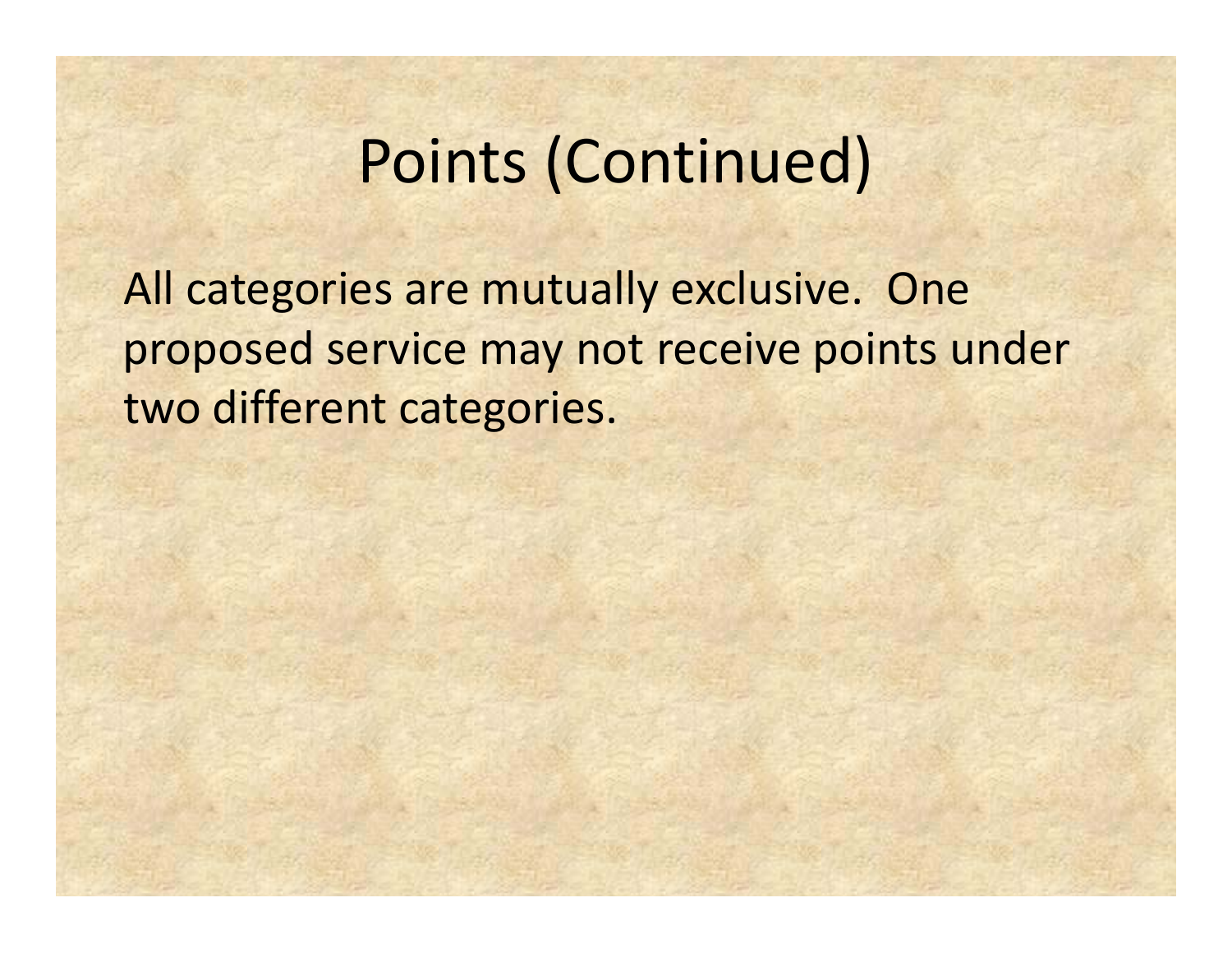## Application Components

- 1. Evidence of services to be provided
- 2. Services sources and uses budget
- 3. Position descriptions
- 4. Service provider experience chart
- 5. Evidence of space for services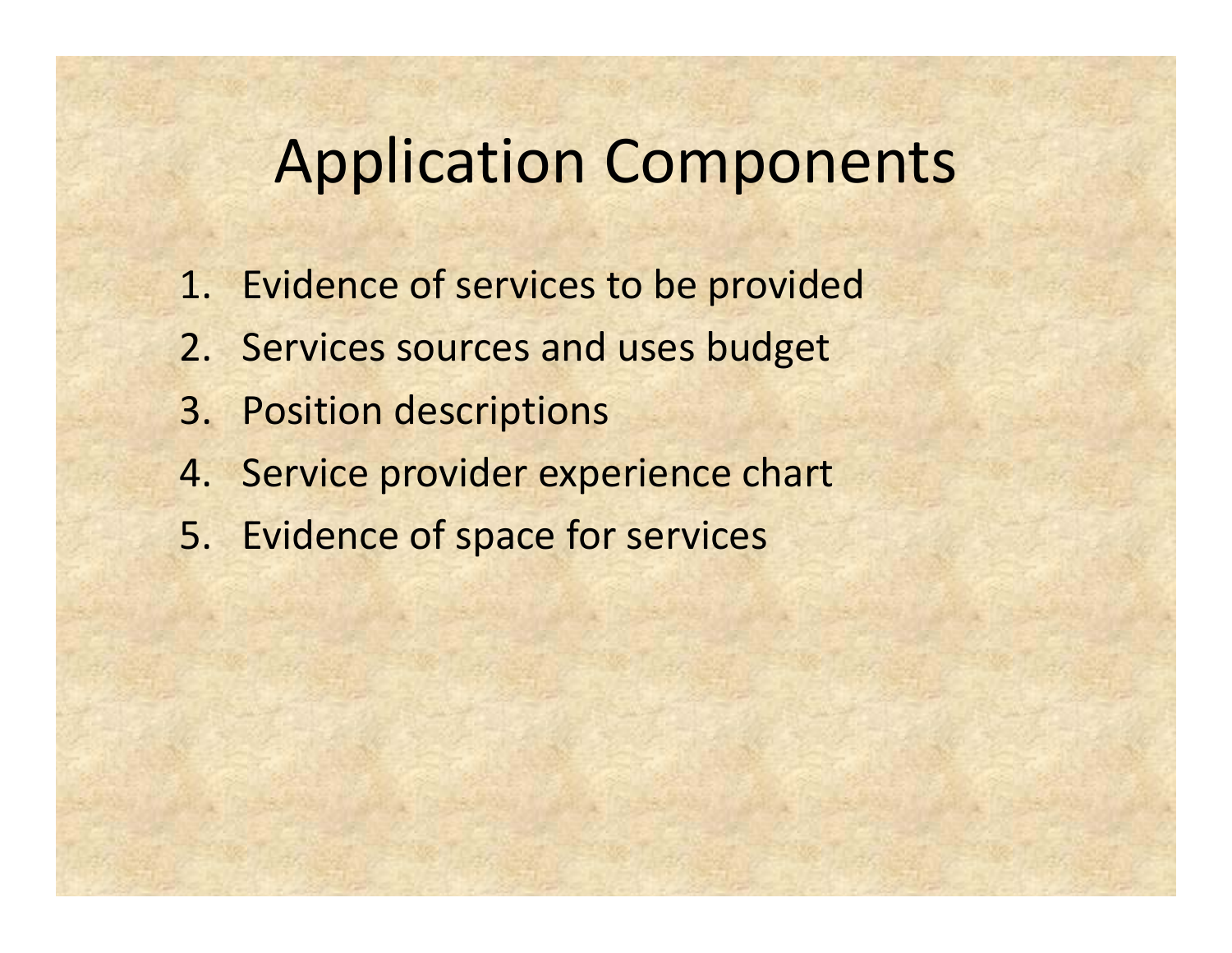## Evidence of Services to Be Provided

Provide evidence for each category for which you are claiming points. Evidence may be:

- Commitment letter on agency letterhead
- Memorandum of Understanding (MOU)
- Contract for services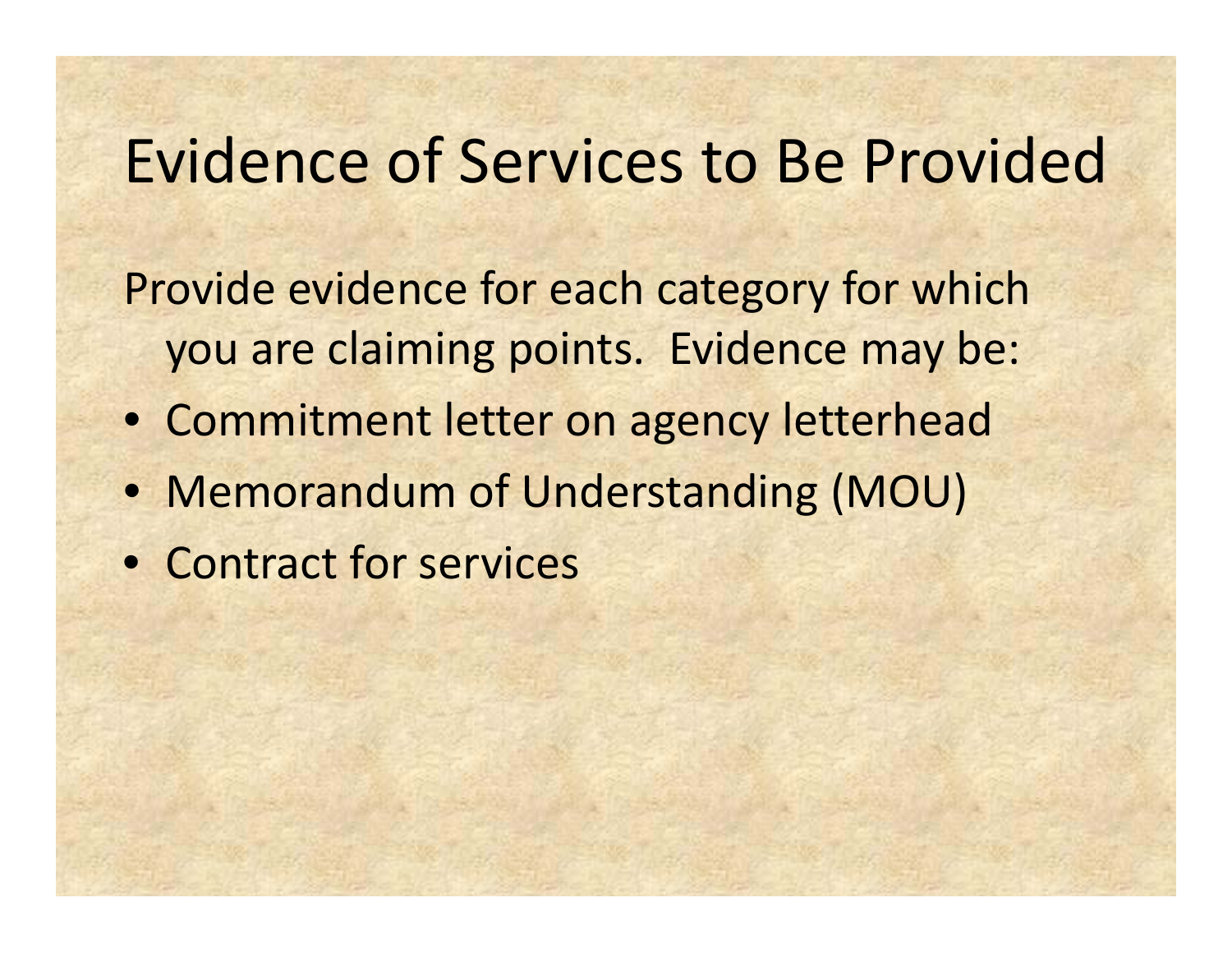## Evidence of Services to Be Provided

#### Documentation must:

- State name and address of organization that will provide the services
- Describe services (including FTE or no. of hours if applicable)
- State annual dollar value of services
- Commit services will be provided for 10 years
- Commit services will be free of charge
- Name project to which services are being committed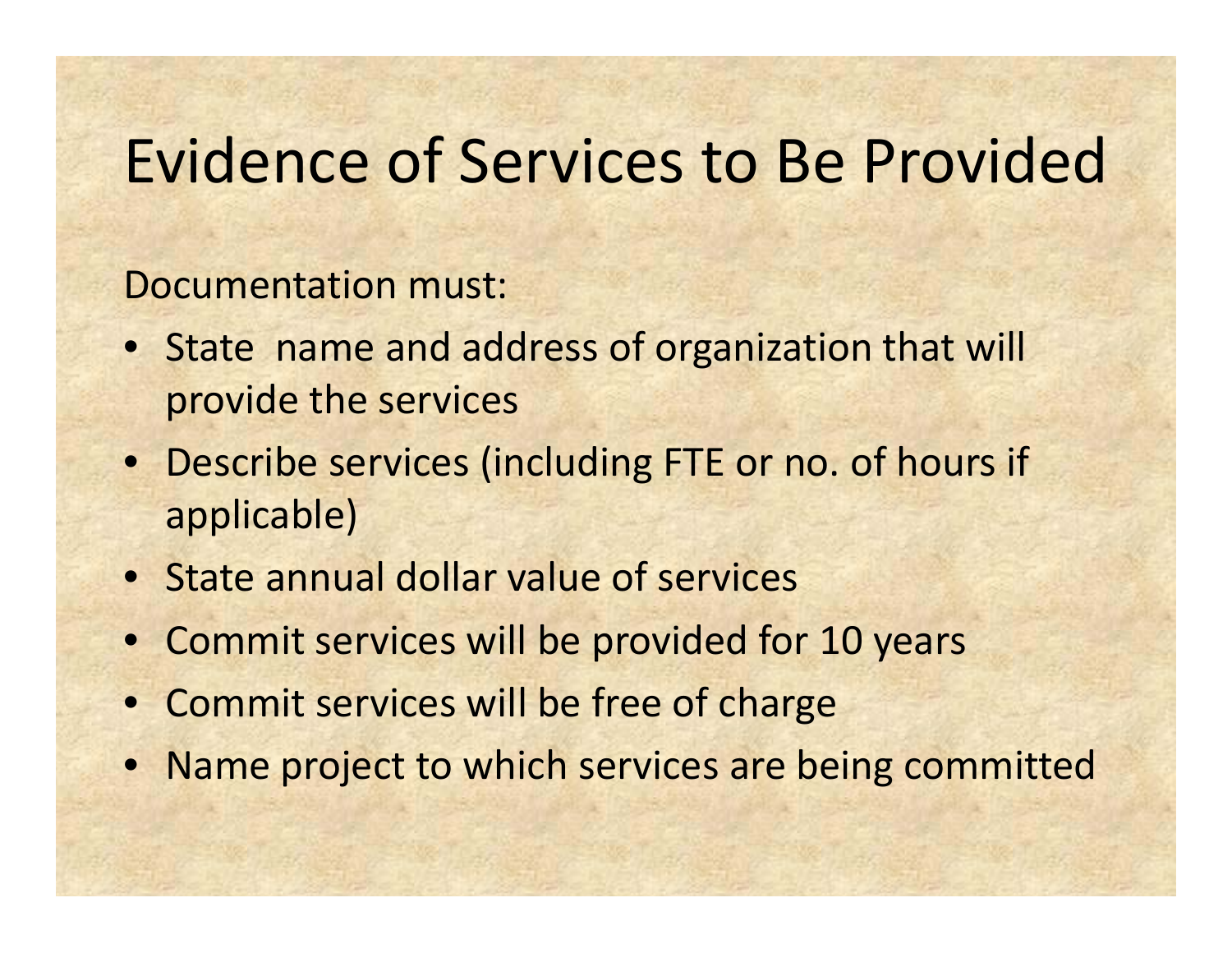## Services Sources and Uses Budget

- Complete one column for each funding source
- Provide information for first year of services (not the entire 10 years)
- Indicate FTE/hours if applicable (# 1-5, 8-9)
- Include both cash and in-kind commitments
- Information on this budget should be consistent with the evidence of services to be provided (letters, MOUs, contracts)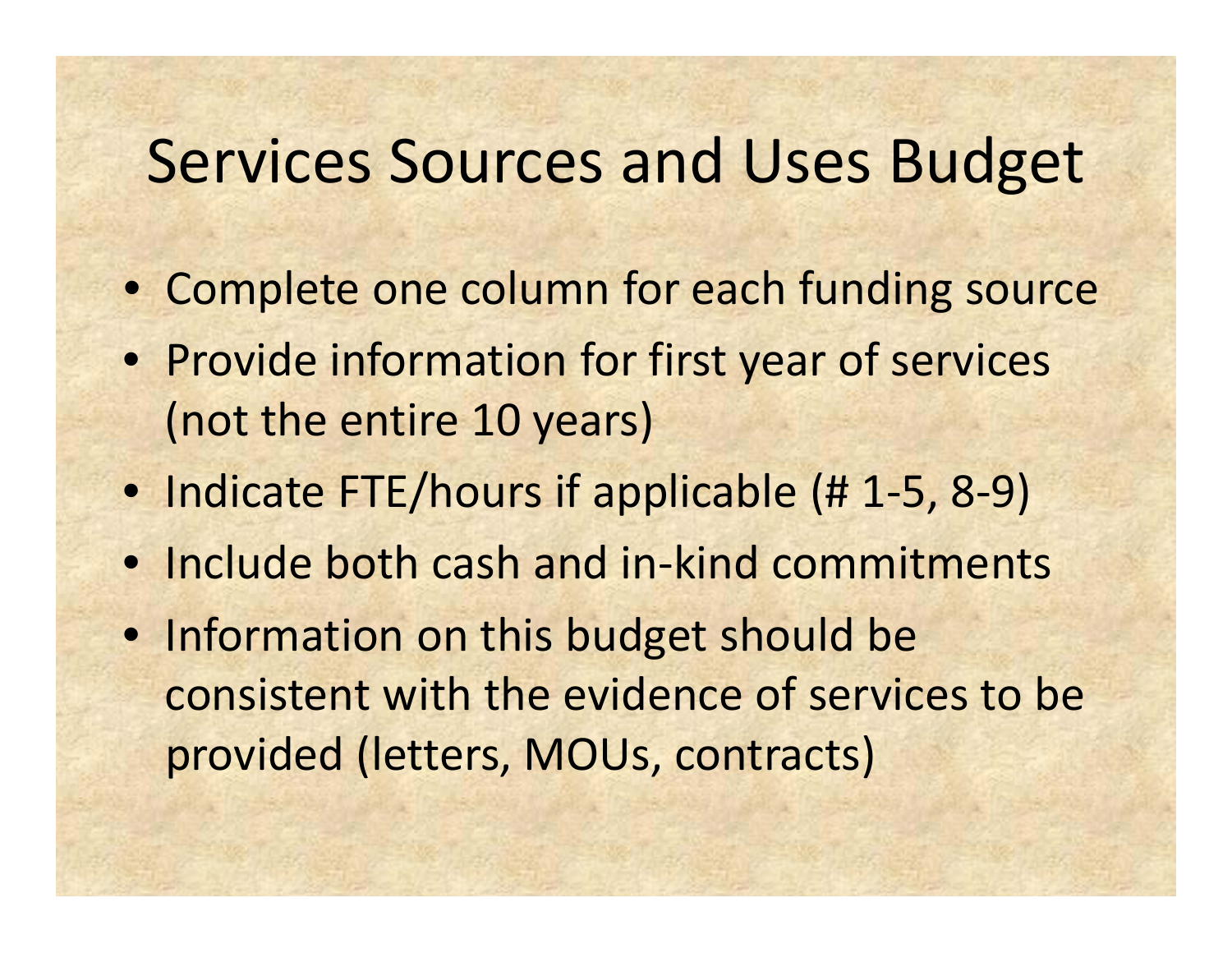## Services Sources and Uses Budget EXAMPLES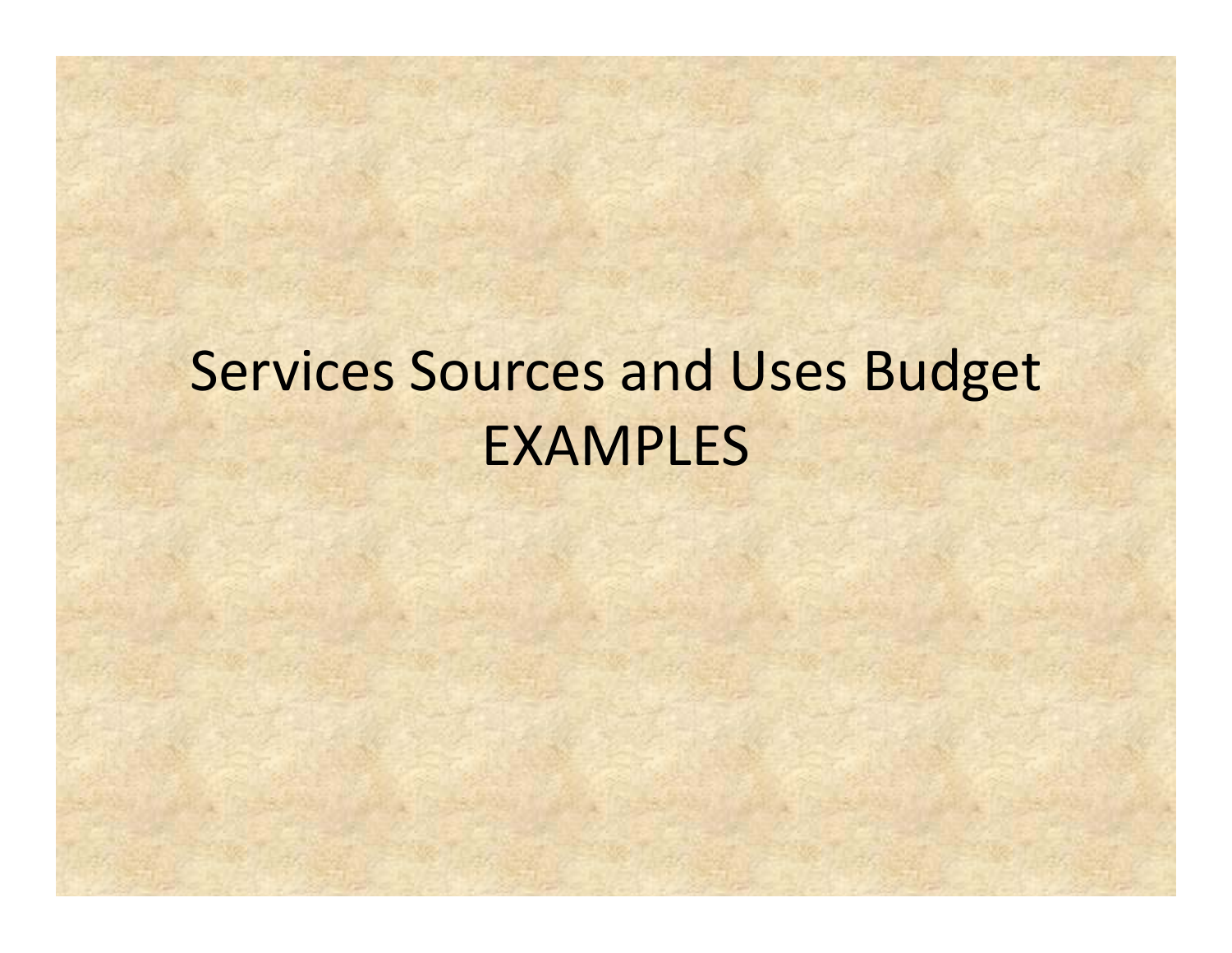# Position Descriptions

- Must be provided if claiming points for items #1, 2, or 3
- Must include required responsibilities
- May include other responsibilities
- Position title may be different than language in #1, 2 or 3 as long as required responsibilities are included
- Services provided by on‐site Property Manager or other property management staff are not eligible for points in any category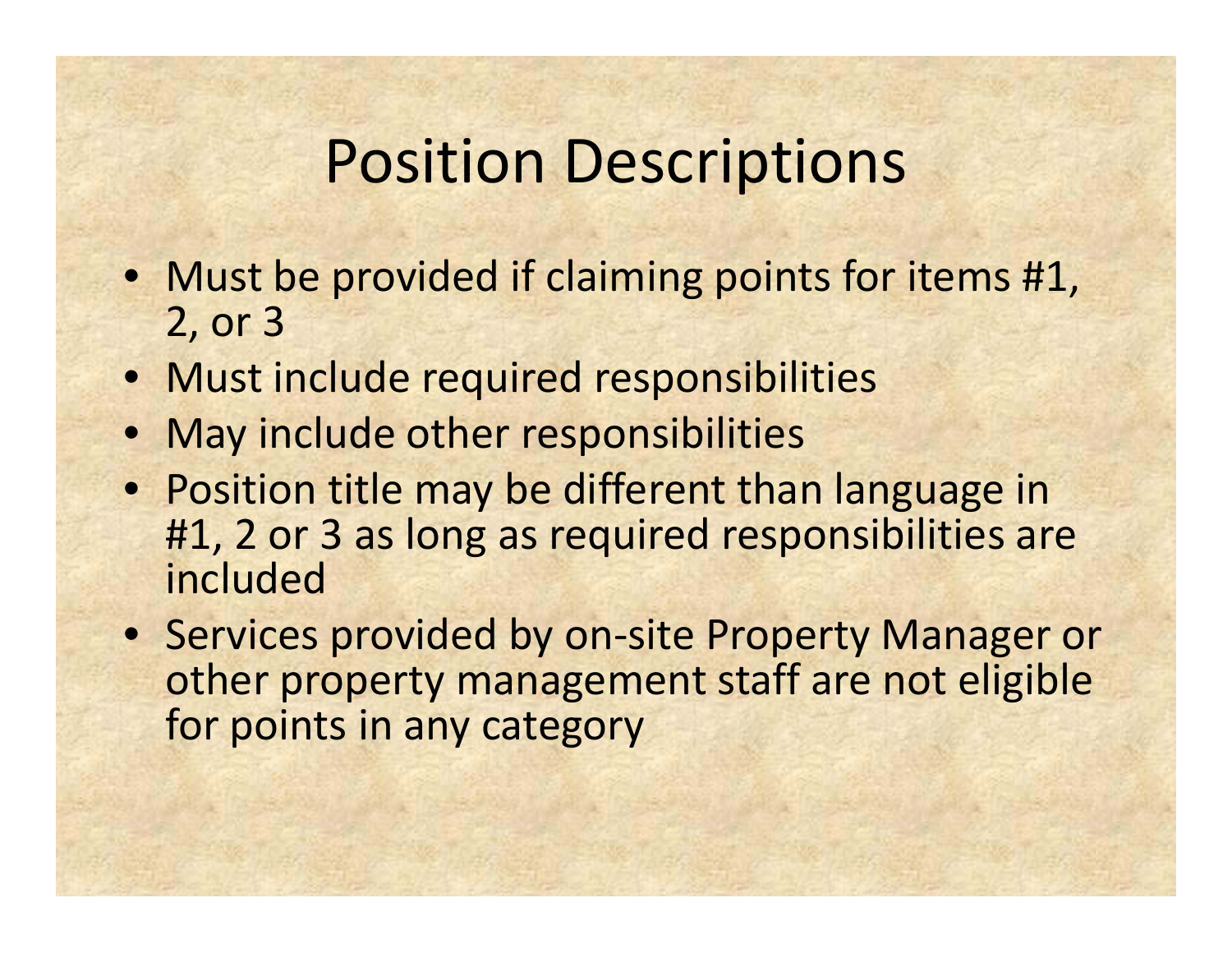## Service Provider Experience Chart

- Complete one row for each service provider that will be providing services for which you are claiming points
- Provide information on the providers PAST experience, sufficient to document they have 24 months experience providing services to one of the target populations in the project